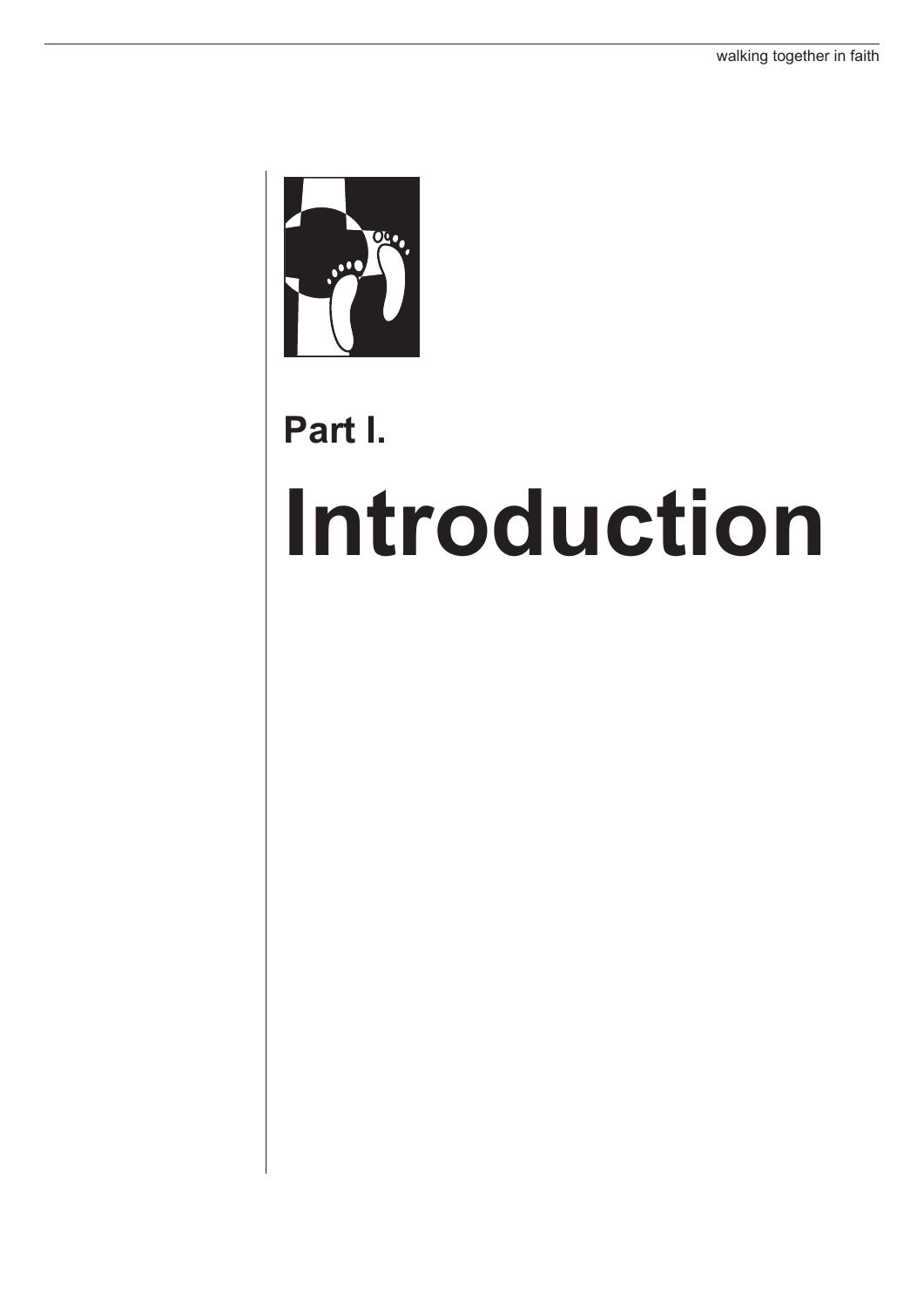#### **Principle**:

Parents are the prime educators of their children. Teachers assist them in this task.

#### **Goal**:

Teachers to teach parents practical steps for communicating with their child about their Catholic faith.

#### **Method**:

Introduce R.E. homework sheets that offer parents practical steps for prayer and faith-sharing in the home.

#### **Style**:

Being Catholic is essentially a joy, not a chore! Whilst calling for a commitment, this method seeks to delight and nourish families rather than present yet another 'must do' pressure.

### **Introducing** *Walking Together in Faith* **Vision**. What is it?

*Walking Together in Faith* offers a practical way for teachers to support parents in their responsibility to impart their Catholic faith to their children. It piggybacks on an already-established vehicle of communication between school and home: homework!

But this is homework-with-a-difference. Its purpose is to foster the faith-relationship between parent and child. The focus is not on academic performance but rather encouraging families to:

pray together,

talk about their Catholic faith, and to

ritualise their faith in the home in simple ways.

Even in families where the faith commitment is strong, the busyness of life can take over and important faith sharing opportunities (e.g. saying grace around the meal table) slip by. In such cases these homework sheets are a gentle way of calling families to stop, pause and spend a sacred moment with their child.

By helping parents and children to establish such patterns in a structured manner, that is, through R.E. 'homework' which is enjoyable and nourishing to their family spirit, the hope is that families will gradually incorporate similar faith rituals and traditions in the home as a natural part of their lifestyle.

*Walking Together in Faith* does not attempt to be a comprehensive catechetical program; it is one contribution to a much larger canvass of strategies for creating a Catholic ethos or 'culture' in the home and at school.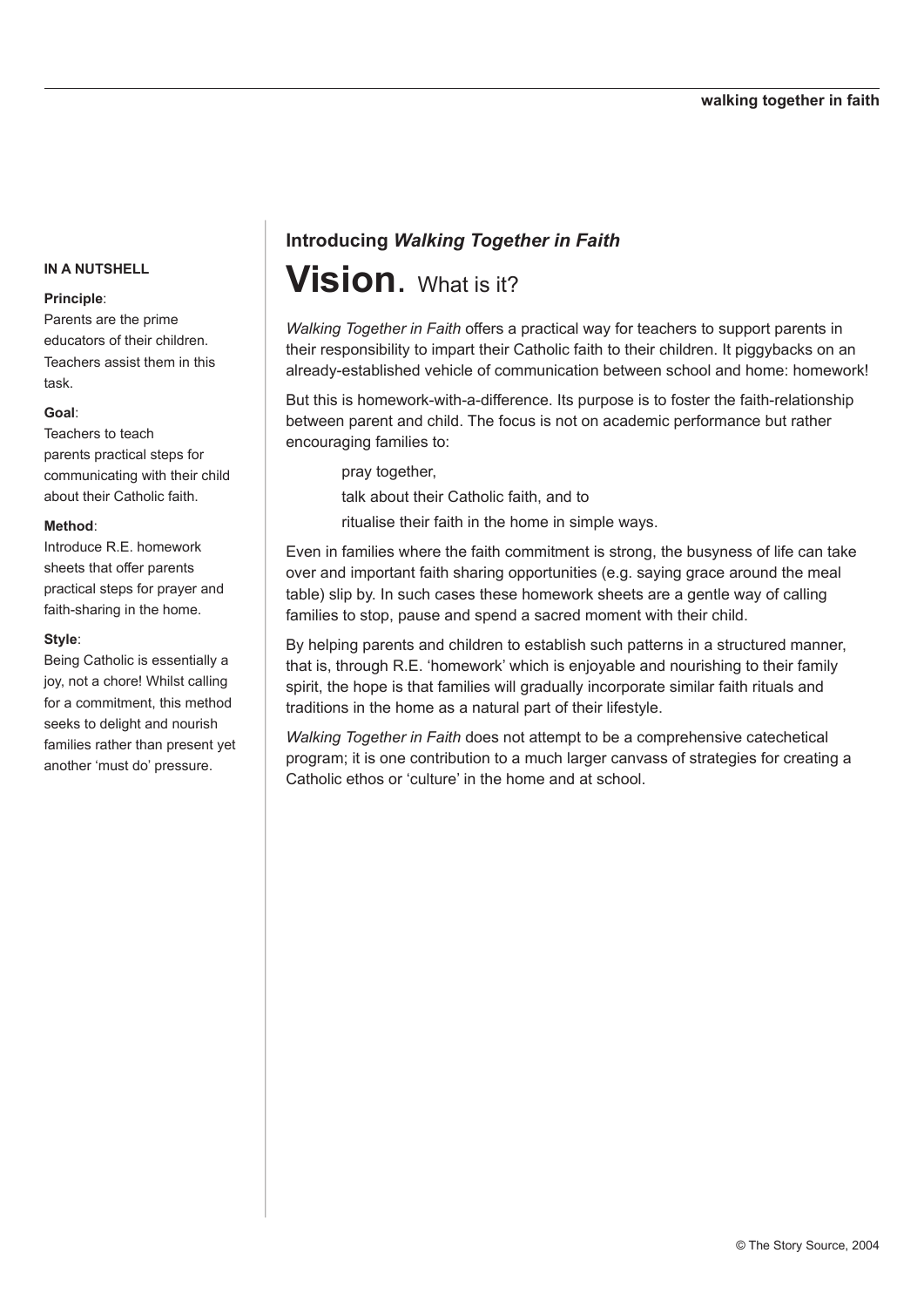The homework sheets vary in their content and encourage flexibility, however a typical sheet would include the following elements:

- Prayer
- Sharing question
- A home activity

The home activity is usually connected with a season or celebration of the liturgical year.

### **Strategy. How does it work?**

At regular intervals during the year (as determined by the school) the teacher sends home with the child a R.E. homework sheet to be completed by the child and parent.

• The content of the homework may vary, but a typical sheet would include the following elements:

#### **A prayer / ritual**

*e.g. Light a candle, make the sign of the cross, then read the prayer provided on the homework sheet.*

#### **A sharing question**

A question that allows parent and child to share something of their faith experience.

*e.g. Ask your Mum/Dad to tell you about how they celebrated Lent when they were growing up*.

Or:

*Ask your Mum/Dad to tell you the story of your baptism.*

#### **A simple activity**

*e.g. Together, create a 'sacred space' in your home for Lent.* Or:

*Together, look at some photos and other momentos of your baptism.*

The homework sheet should be seen as a tool (and not an end in itself) for immersing the child in the community of faith - its people, its stories, its rituals - beginning with his/her own family. This is where we meet Jesus Christ 'enfleshed' in his people.

The homework sheet is also a tool for teaching parents some basic facts about Catholic practices and for demonstrating ways to impart these practices to their child in the home setting.

Flexibility is important, taking into account the many pressures on family life. Issues like these are addressed in Part II (Tips for teachers).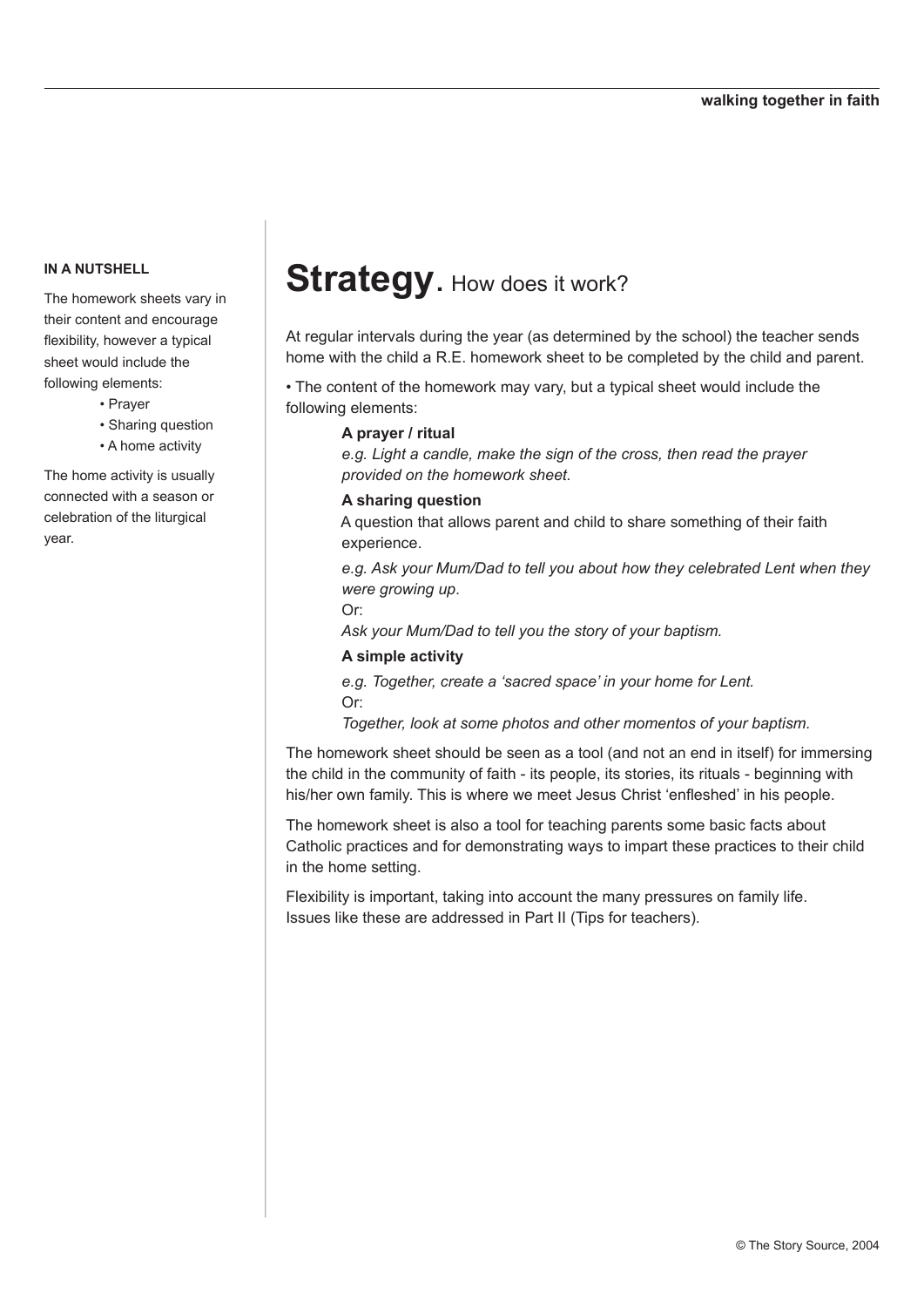*Walking Together in Faith* was developed as:

- an initiative of Sue Bull;
- under the auspices of Catholic Schools Office, Broken Bay Diocese;
- piloted by five primary schools in Broken Bay Diocese during 2003/2004;
- with the assistance of government funding (AGQTP);
- drawing upon resources by Teresa Pirola / The Story Source.

### **History**. Where does it come from?

*Walking Together in Faith* is the brainchild of Sue Bull, parent liaison officer for the Catholic Schools Office, Diocese of Broken Bay.

As a parent, teacher and CSO staff member, Sue has long been aware of the need to foster better communication between parents and children in the home and how this has a critical impact when it comes to sharing Catholic faith and values.

In 2003 Sue secured government funding through the Australian Government Quality Teacher Program (AGQTP) to develop a project titled 'Building Relationships between Teachers and Parents as Joint Leaders in Learning'. It involved trialing a new style of R.E. homework in five Catholic primary schools in the Diocese of Broken Bay:

- St Kevin's School, Dee Why Principal: Mary Anne Marles St John's School, Harbord **Principal: Meredith Tomkins** Sacred Heart School, Mona Vale Principal: Diann Hynes St John's School, Narraweena Principal: Anne Duncan Corpus Christi School, St Ives Principal: Julian Tobin
	-

Sue ran a series of staff and parent workshops to introduce the project. Along with the teachers, a number of parent advisors made valuable contributions to the process.

Teresa Pirola (The Story Source), who was contracted as a consultant in this project, contributed a core set of resource materials for the teachers to work with.

During Advent 2003, Lent and Easter 2004 the five schools mentioned (which includes their teachers, students and their families) implemented a series of homework sheets with some wonderful results, experiences, learning curves and insights.

A follow-up seminar was held in March 2004. Margaret Gilbert (Catholic Schools Office) and Gail Gill (Broken Bay Institute) gave input to the process.

The pilot project was formally completed by April 2004. From here on it was agreed that The Story Source would produce a resource package that would make the homework strategy readily available to other schools. This is the *Walking Together in Faith* package which you have in your hands.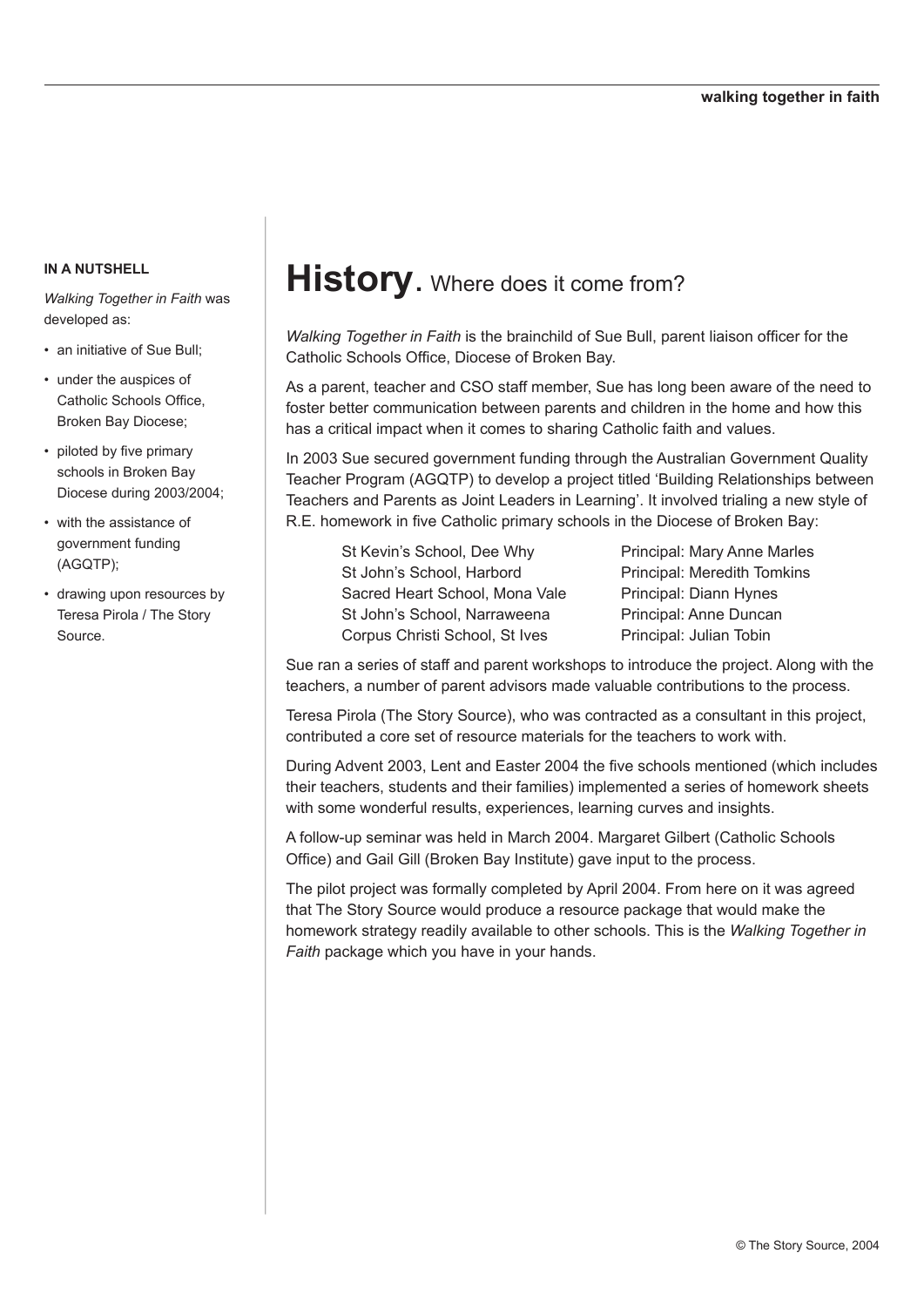1. Get used to the idea. Familiarise yourself with this package. Talk it over, ask questions, take it to prayer.

2. Break it down into manageable steps.

3. Set dates and go for it! Draw up a simple timeline for preparation and implementation.

4. Follow-up. Review your efforts: what worked well? What could be done better next time?

#### Remember:

This is more than a 'project'; it is about helping families to 'tune in' to the grace and beauty of their Catholic tradition, in the milieu of their own homes.

Call upon the guidance of the Holy Spirit as you proceed. Salt all your efforts with prayer.

### **Application.** How do we get started?

• The following notes are directed towards the Principal or the person responsible for coordinating *Walking Togther in Faith* in a primary school.

 (Whilst it is envisaged that this project would be undertaken by a whole school, it could also be implemented by one teacher in a single classroom.)

- Together with the REC, become acquainted with the material in this package. Talk it over with others: e.g. teachers, parents, CSO personnel, etc.
- Don't be daunted by the commitment; start with small steps. For instance, you might decide to trial the homework sheets on two occasions. Or trial them in one or two classrooms. As confidence and experience are gained, the strategy can be extended.
- Choose a period to implement the package. (The five pilot schools sent home a homework sheet during Advent, Lent and Easter.) Allow for a preparatory phase and a follow-up phase. The three phases might look something like this:

#### **Preparation**

- Familiarisation with this package. Informal discussion.
- Staff meeting and parent meeting. See suggested meeting format in Part I. Or incorporate the meetings into an existing framework.
- Prepare the homework sheets.

 Note: Preparation of the homework sheets can be as simple as choosing from the selection in this folder (Part III). Or create your own. The five pilot schools did some of both.

• Announce project commencement in school newsletter and send home a letter. See samples in Part I.

#### **Implementation**

- Send home the R.E. homework sheets with students.
- Continue to communicate with parents via newsletter, etc.
- Monitor feedback from parents, children, teachers.

#### **Follow up**

- Staff meeting and parent meeting. Share insights, success stories, drawbacks. See suggested meeting format in Part I.
- Modifications for 'next time'.
- Plan a new period for implementation.

For more detailed 'How To' notes, see Part II: Tips for teachers.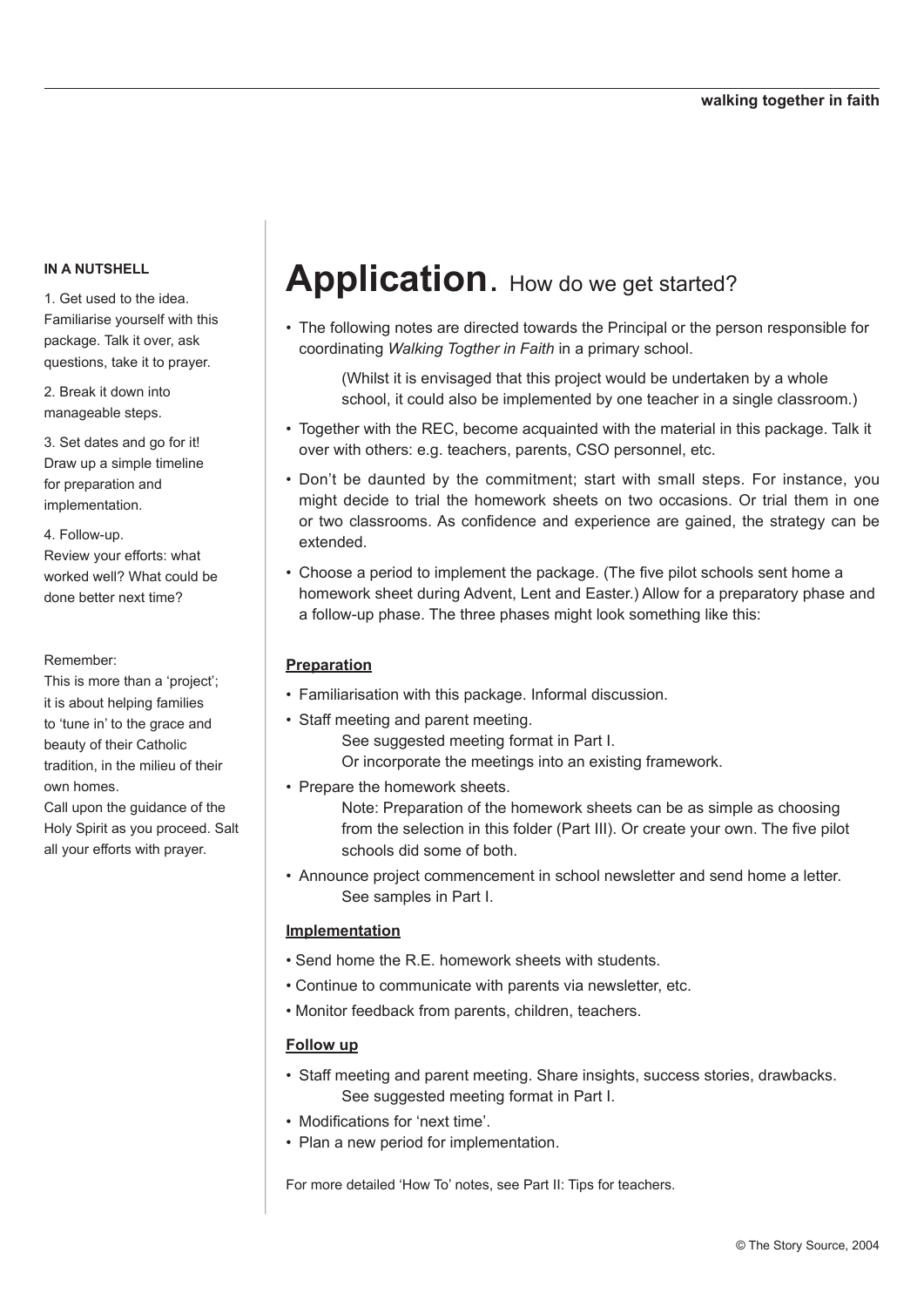Introduce the R.E. homework sheets in a letter to parents.

Tailor your letter to your unique community of families.

Some points might include:

- Affirmation of their role as faith educators;
- Affirmation of the homeschool partnership;
- A brief, clear description of the R.E. homework strategy'
- A sample of a homework sheet;
- Reassurance for parents who may be anxious for one reason or another;
- Your own conviction that this is a worthwhile venture.

### **Application.** How to get started.

Sample letter to parents

*A letter introducing the homework strategy to parents could look something like this:*

Dear Parents,

As a school we are always looking for ways to strengthen the home-school partnership in the faith development of our students. The more we can support you as parents in your role of passing on the Catholic faith to your child, the more effective we can be as faith educators in the classroom.

During Lent and Easter this year our school will be trialing a new R.E. homework strategy called Walking Together in Faith. Your child will bring home R.E. 'homework sheets' designed to encourage both parent and child to enter together into a moment of faith communication: e.g. a sharing question, a prayer, a task.

Please note that this is homework-with-a-difference:

........................................................................

- First of all, it won't be marked! The exercise is between you and your child. Although we may discuss the exercise in general terms in the classroom, the discussion will not pry into the spirituality and relationships that are unique to your family.
- Secondly, the tasks are lifegiving and enjoyable! They are not meant to be a chore but an opportunity for you and your child to share a sacred moment together. We encourage you to approach it in this spirit.
- Finally, the tasks are flexible. You are welcome, indeed encouraged, to adapt them to your family situation. For example, if you have three children all bringing home R.E. homework sheets, one option might be to choose a single task to be enjoyed as a family unit rather than trying to do three separate tasks.

Enclosed you will find a sample homework sheet which you are encouraged to try as a family for Shrove Tuesday which is the day before Ash Wednesday, the start of Lent.

We will continue to communicate with you as this new strategy unfolds. In the meantime, don't hesitate to speak with your child's teacher or myself if you have any questions or comments.

Yours faithfully,

(Principal / REC)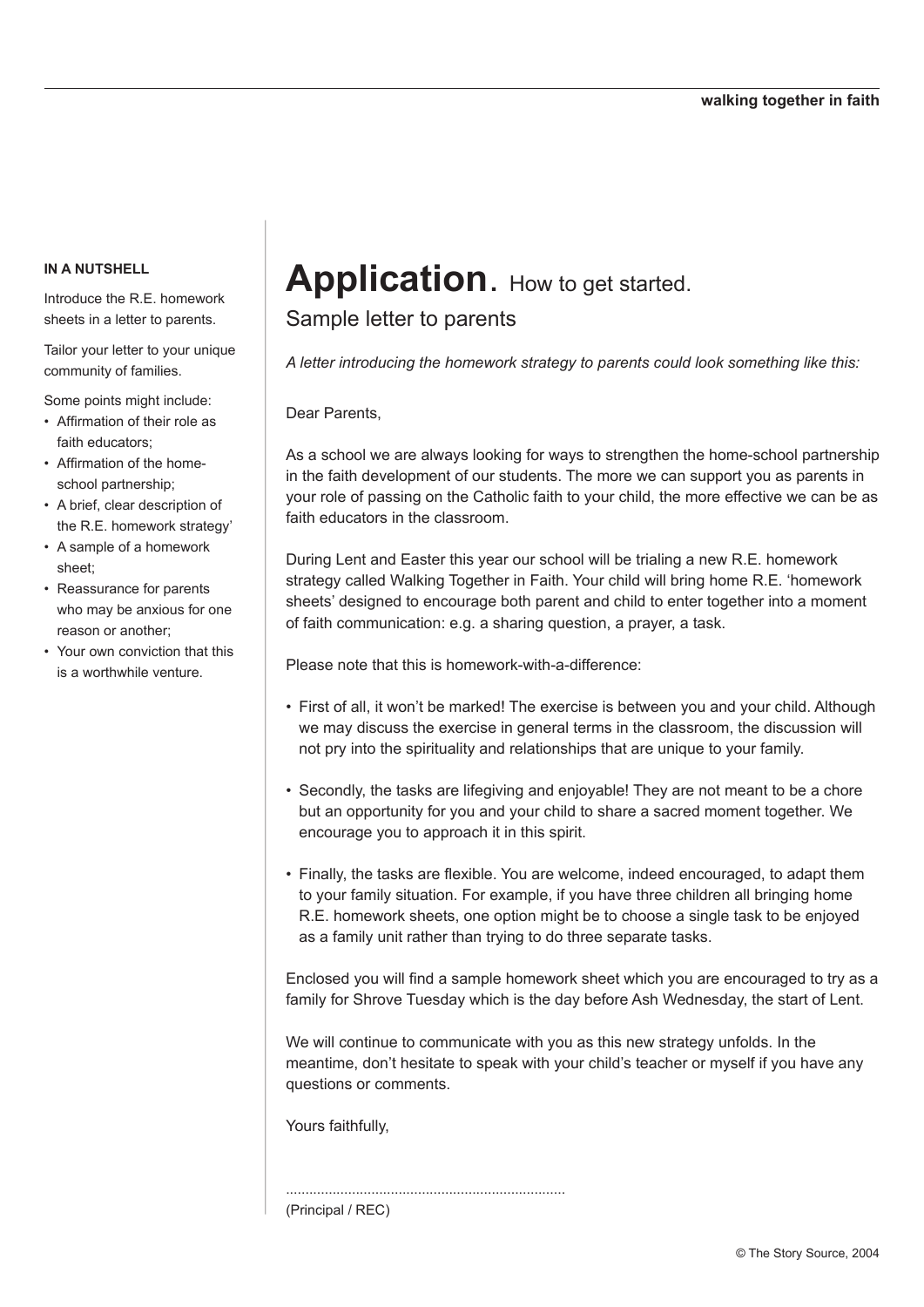Explain the process to parents simply, clearly. Then keep reinforcing 'what we are doing, and why'.

### **Application.** How to get started.

#### Newsletter samples

After an initial explanation of Walking Together in Faith, these newsletter items are designed to 'keep the vision on the burner' and to motivate parents as the homework strategy proceeds.



#### *Walking together in Faith:*  **a new way of doing R.E. homework**

As you are aware, during Lent and Easter we will be sending home R.E. homework sheets designed to encourage the children to talk with their parents about an aspect of their faith and to spend some 'special time' together. Please don't see this as chore – the activities are quite delightful

and simple and we trust you will find them a valuable opportunity to share a sacred moment with your child. This is homework to be enjoyed, not marked!



#### *Walking together in Faith:*  **Sharing faith with your child at Lent**

As we celebrate the season of Lent, your child will be bringing home a special Lenten activity to share with you and/or other family members. Please take time to share this activity with your child. Use it as a trigger point to share some thoughts about life, love, God and what it means to

belong to a Catholic faith family. (If you are wondering what to 'do' for Lent, this could be just the thing!)



#### *Walking together in Faith:*

#### **Homework to be enjoyed – not corrected!**

By now your child will have brought home a special homework task to share with you during Lent. This is a wonderful opportunity to have a 'faith' conversation with your child and to share your love and enthusiasm for him/her – which, after all, is the way your child comes to know the love of Jesus and

his Church. The tasks are simple and practical and you are welcome to adapt them to your family setting. Oh – and don't worry – this is homework to be enjoyed, not corrected!



#### *Walking together in Faith:*  **Your feedback welcome**

As we conclude this introductory phase of the new R.E. homework sheets, we would welcome any comments, insights, positive experiences or difficulties you'd like to share with your child's teacher. As a school we are keen to do all we can to assist you and your children in your faith journey together as a family.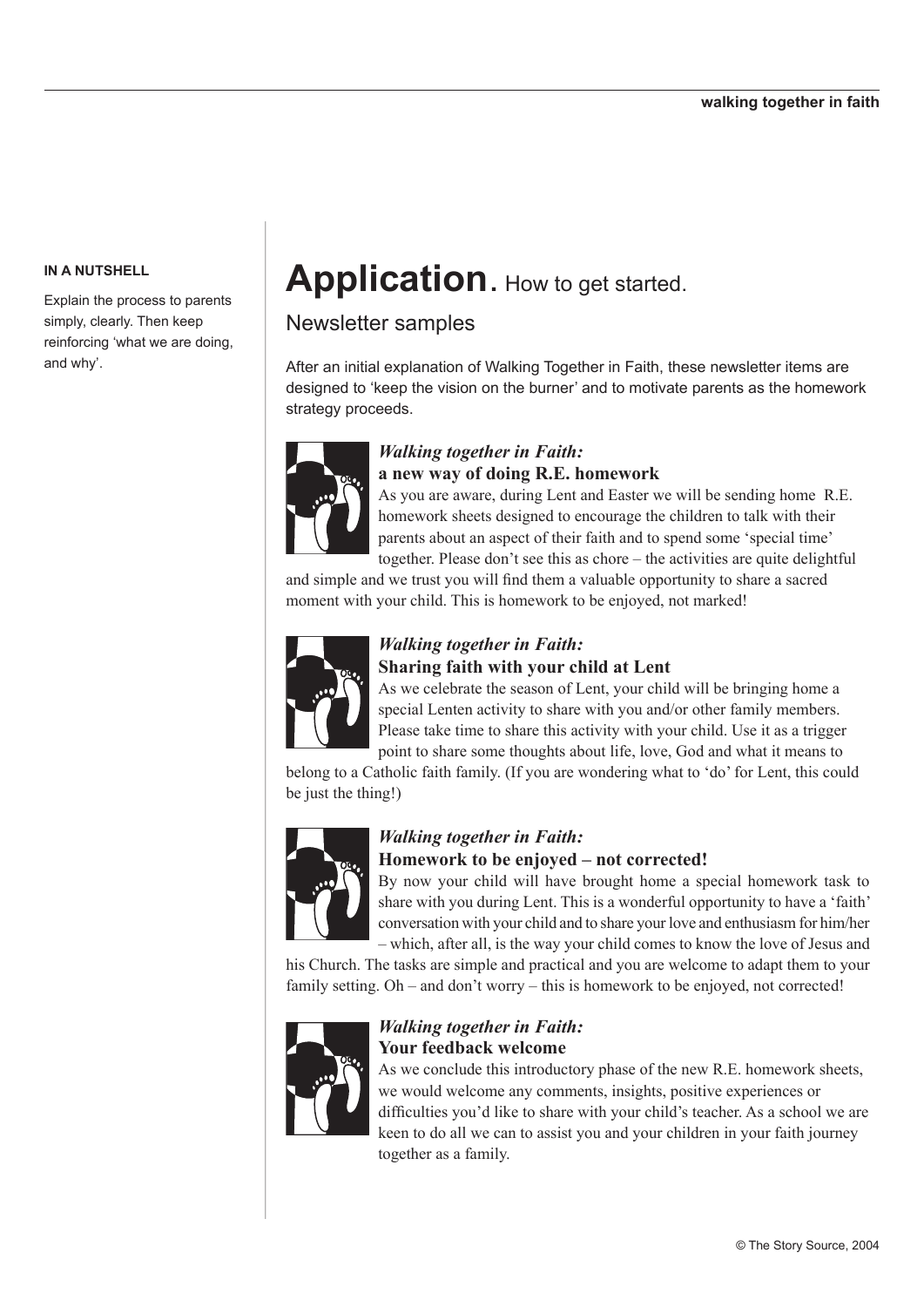Meet informally with a small group of staff and a small group of parents before attempting a large group meeting.

If you can articulate the vision to each other in an informal setting, you will be more sure of it in the formal setting.

Anticipate potential obstacles before they arise.

Choose carefully those to give 'testimony'. This is an opportunity to hear from someone's personal experience (as parent, as teacher) rather than a statement of theory.

During your meeting, aim to exude a sense of the joy and mystery of faith, not just the 'mechanics' of educational development.

Focus on the goodness and dignity of those gathered (they are the body of Christ, the people of God, rich in the gifts of the Holy Spirit!) and don't let them leave the meeting without having been affirmed in that goodness.

# **Application.** How to get started.

#### Suggested format for a staff or parent meeting

The format of a preparatory meeting with staff or parents might look something like this:

• Welcome Opening statement about Walking Together in Faith. • Opening prayer We give praise and thanks to God for... (name particular gifts and blessings, not least for the goodness and gifts of those present). • Outline of strategy The 'how': homework sheets. Show samples. The 'why': because the home is the first school of faith and a child's most formative experience of what it means to 'be' church. • Teacher testimony Why I believe this strategy is worth trying. • Parent testimony Why I believe this strategy is worth trying. • Comments / questions / discussion

strategy: e.g. 'enthusiasm for our Catholic faith and a

zeal to share it with our students/children'.

- Decisions to be taken / tasks to be assigned
- Prayer Pray for the graces needed to proceed with this
- Close